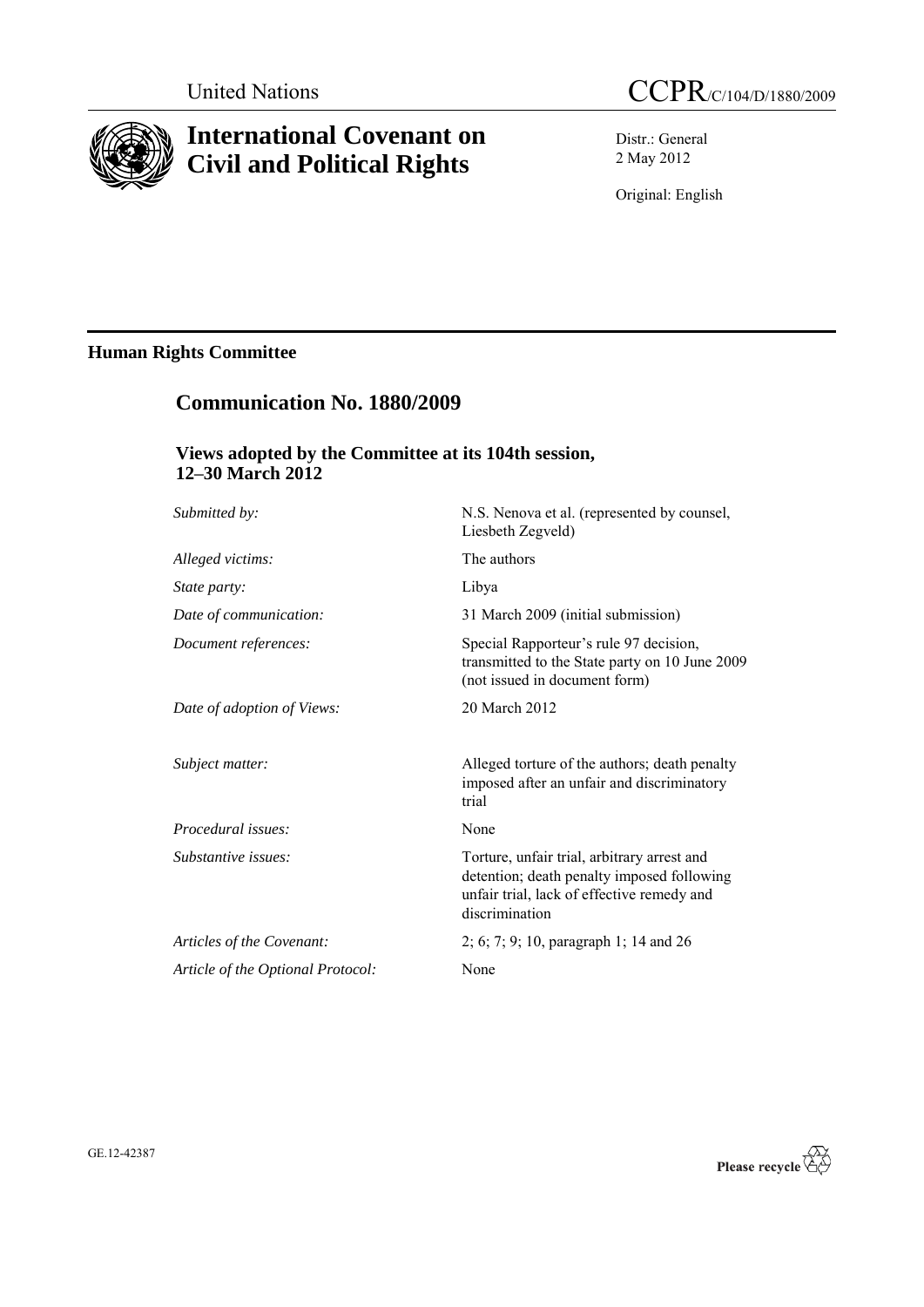#### **Annex**

### **Views of the Human Rights Committee under article 5, paragraph 4, of the Optional Protocol to the International Covenant on Civil and Political Rights (104th session)**

concerning

#### **Communication No. 1880/2009\***

| Submitted by:          | N.S. Nenova et al. (represented by counsel,<br>Liesbeth Zegveld) |
|------------------------|------------------------------------------------------------------|
| Alleged victims:       | The authors                                                      |
| <i>State party:</i>    | Libya                                                            |
| Date of communication: | 31 March 2009 (initial submission)                               |

*The Human Rights Committee*, established under article 28 of the International Covenant on Civil and Political Rights,

*Meeting* on 20 March 2012,

*Having concluded* its consideration of communication No. 1880/2009, submitted to the Human Rights Committee by Ms. N.S. Nenova et al. under the Optional Protocol to the International Covenant on Civil and Political Rights,

*Having taken into account* all written information made available to it by the authors of the communication, and the State party,

*Adopts* the following:

#### **Views under article 5, paragraph 4, of the Optional Protocol**

1.1 The authors of the communication dated 31 March 2009 are Valya Georgieva Chervenyashka, born on 22 March 1955, Snezhana Ivanova Dimitrova, born on 18 August 1952, Nasya Stoycheva Nenova, born on 2 July 1966, Valentina Manolova Siropulo, born on 20 May 1959 and Kristyana Venelinova Valcheva, born on 12 March 1959. They are all Bulgarian citizens. They claim to be victims of violations by Libya of articles 2; 6; 7; 9; 10, paragraph 1; 14 and 26 of the Covenant.<sup>1</sup> They are represented by Ms. Liesbeth Zegveld.

1.2 On 5 August 2009, the Committee, acting through its Special Rapporteur on new communications and interim measures, rejected the State party's request that it examine the admissibility of the communication separately from the merits.

The following members of the Committee participated in the examination of the present communication: Mr. Lazhari Bouzid, Ms. Christine Chanet, Mr. Ahmad Amin Fathalla, Mr. Cornelis Flinterman, Mr. Yuji Iwasawa, Mr. Walter Kaelin, Mr. Gerald L. Neuman, Mr. Michael O'Flaherty, Mr. Rafael Rivas Posada, Sir Nigel Rodley, Mr. Fabian Omar Salvioli, Mr. Marat Sarsembayev, Mr. Krister Thelin and Ms. Margo Waterval.

<sup>&</sup>lt;sup>1</sup> The Optional Protocol entered into force for the State party on 16 May 1989.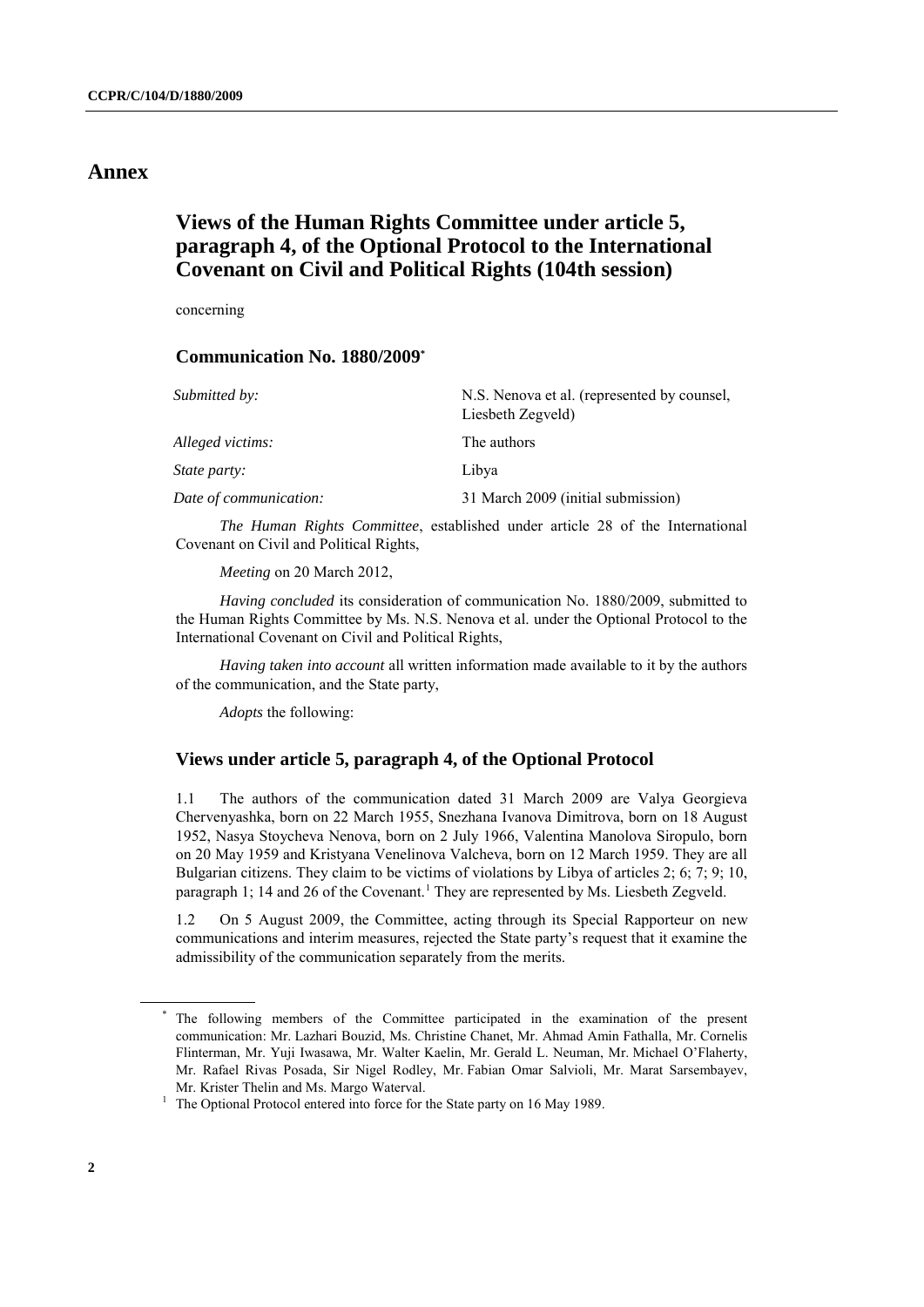#### **Facts as presented by the authors**

2.1 Other than Kristyana Venelinova Valcheva, the authors arrived in Libya between February 1998 and February 1999 to work as members of a Bulgarian medical team at Al-Fatah paediatric hospital in Benghazi. Kristiyana Venelinova Valcheva had arrived in Libya in 1991 and had been working at the Hauari hospital in Benghazi for six years at the time of the events.

2.2 On 9 February 1999, the authors together with 18 other members of medical teams, all Bulgarian, were arrested by the Libyan police without being told of the grounds for their arrest. Their hands were tied behind their backs and they were gagged and blindfolded before being taken away in a bus. After several hours, during which some of them were hit on the head and neck, they arrived at the police station on Al-Nasr Street in Tripoli. Seventeen of the Bulgarians were released on 16 February 1999. The authors and Mr. Ashraf El-Hagog Jumaa<sup>2</sup> who had been arrested on 29 January 1999, were charged with murder on suspicion of having infected 393 children with the HIV virus at Al-Fatah hospital in Benghazi. The penalty they faced for that crime was death. Kristyana Valcheva had never worked at Al-Fatah paediatric hospital.

2.3 Under interrogation, the authors were tortured into confessing. The methods used included frequent electric shocks to legs, feet, hands, chests and private parts while the women were tied naked to an iron bed. They also included beatings on the soles of the feet;<sup>3</sup> being suspended by the hands and arms; suffocation; strangulation; being threatened with death; being threatened that family members would be harmed; being threatened, while blindfolded, that they would be attacked by dogs; beatings; being dragged across the ground by the hair; being burned with cigarettes; having biting insects placed on their bodies; injection of drugs; sleep deprivation; sensory isolation; being exposed to flames and ice-cold showers; being held in overcrowded and dirty cells; and being exposed to blinding lights. Some of the authors were also raped. Such torture allegedly continued for approximately two months. Once all the authors had confessed, the torture became less frequent but still continued.

2.4 On 15 May 1999, the case was referred to the People's Prosecution Office (*parquet populaire*) which charged the authors and their fellow defendant, Ashraf El-Hagog Jumaa, with acts against Libyan sovereignty leading to indiscriminate killing for the purpose of subverting State security (a capital offence); conspiracy and collusion to commit the above premeditated crimes; deliberately causing an epidemic by injecting 393 children at Al-Fatah hospital with the HIV virus (a capital offence); premeditated murder with lethal substances, by injecting children with HIV (a capital offence); and acts contrary to Libyan law and traditions (illegal production of alcohol, consumption of alcohol in public places, illegal foreign currency dealings and illicit sexual relations). On 16 May 1999, approximately four months after their arrest, the authors were brought before the People's Prosecution Office for the first time. They were subsequently brought before the prosecutor every 30–45 days.

#### *The first trial*

2.5 The trial before the People's Court (the extraordinary court for crimes against the State) began on 7 February 2000. The case rested on the confessions and an assertion by the Head of State that the accused were CIA and Mossad agents. Only on 17 February 2000, 10 days after the trial began, were the authors granted access to a lawyer and able to allege before the court that they had been tortured. They had been unable to do so previously

<sup>2</sup> See *El Hagog Jumaa* v. *Libya*, communication No. 1755/2007, Views adopted on 19 March 2012.

<sup>3</sup> The *Falaqa* method.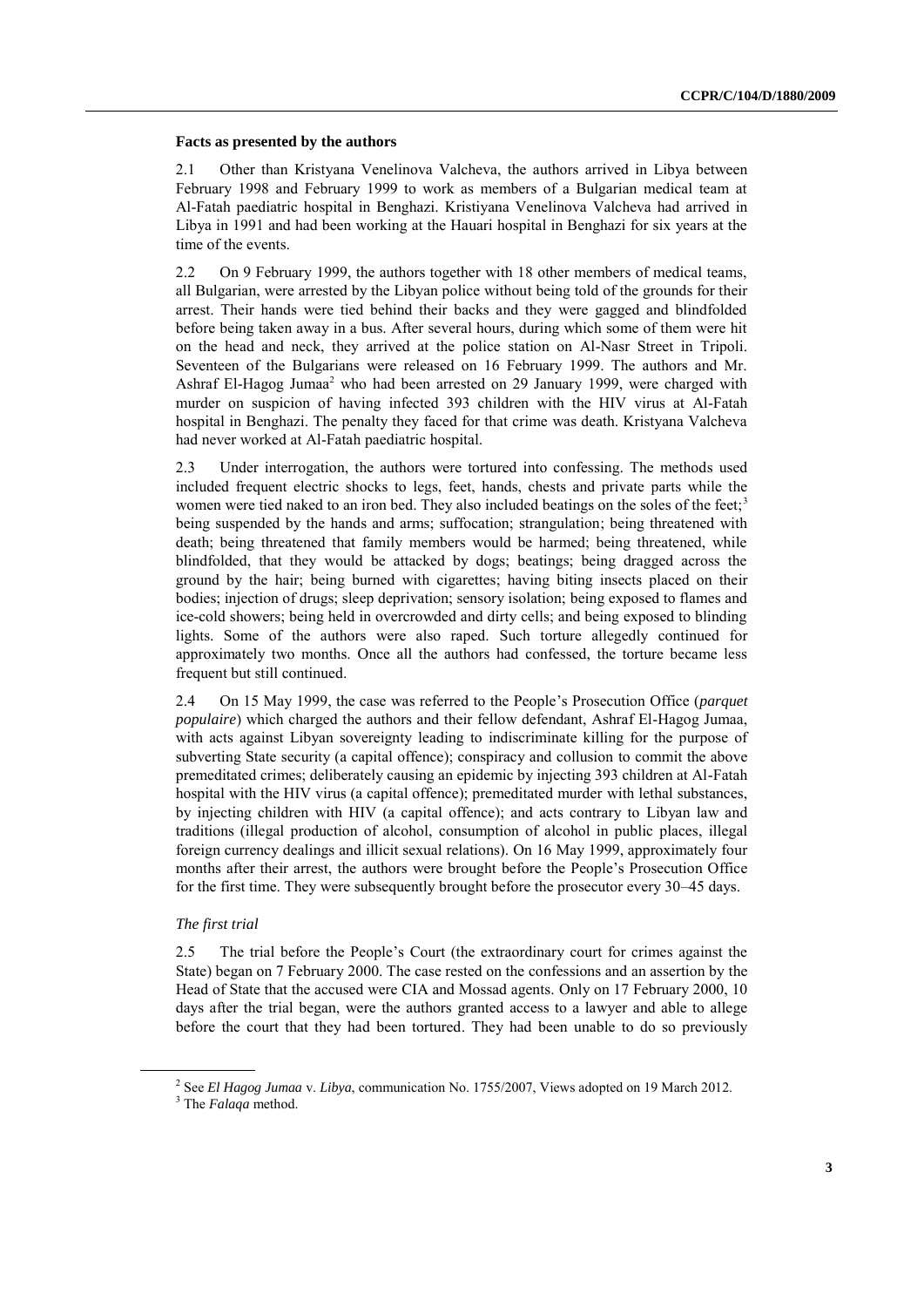because they had been threatened by their torturers and could not speak freely to their lawyer because State representatives were always present. In June 2001, two of the authors retracted their confessions, stating they had been extracted under torture.<sup>4</sup> The Court rejected their complaint without ordering an inquiry. Subsequently, the authors and the codefendant pleaded "not guilty".

2.6 The case was initially suspended, because the Court had not gathered enough evidence to support the charge of conspiracy against the State. On 17 February 2002, the People's Court halted proceedings and referred the case back to the Criminal Prosecution Office (*ministère public*). The prosecutor withdrew the conspiracy charges and presented new charges of illegal drug testing and the deliberate infection of 426 children with  $HIV<sup>5</sup>$ Throughout this time, the authors and the co-defendant remained in detention.

#### *The second trial*

2.7 In August 2002, the Indictments Chamber of the Benghazi Appeals Court upheld the charges presented by the prosecutor and referred the case to an ordinary criminal court, the Benghazi Appeals Court. The charges were based on confessions made by one of the authors<sup>6</sup> and the co-defendant to the prosecutor and the results of a search of the home of another one of the authors, <sup>7</sup> where the police allegedly discovered five bottles of contaminated blood plasma. The second trial started in July 2003. Professor Luc Montagnier and Professor Vittorio Colizzi were appointed as experts. In September 2003, they testified that the blood samples at Al-Fatah hospital had been infected in 1997, more than a year before the nurses had begun to work in the hospital and that infections had continued after their arrest. Their expert opinion was that the cause of the infection was unknown and not deliberate. Such nosocomial infections were caused by a very specific, highly infectious viral strain and by negligence and poor standards of hygiene.<sup>8</sup> In December 2003, the Court appointed a second team of experts consisting of five Libyan doctors. On 28 December 2003, this second team rejected the findings made by the two renowned professors, stating that the HIV/AIDS epidemic was due not to nosocomial infections or the reuse of infected medical equipment, but to a deliberate act. The defence called for a further expert appraisal, but the Court dismissed the request.

2.8 On 6 May 2003, the Benghazi Appeals Court sentenced the authors and codefendant to death for having caused the death of 46 children and infected 380 others. Nine Libyans working at Al-Fatah hospital had been charged with the same offence, but had been released on bail at the start of the proceedings and were not remanded in custody pending trial. They were acquitted. The Court announced it had no jurisdiction over the eight Libyan security officers accused of torture by the authors and the co-defendant, and returned their cases to the prosecutor's office. On 5 July 2004, the authors and co-defendant appealed on points of law to the Libyan Supreme Court. The prosecutor asked the Court to revoke the death sentences and return the case to the Benghazi Appeals Court for a retrial, as there had been "irregularities" during the arrest and interrogation of the authors accused

<sup>4</sup> Kristyana Valcheva and Nasya Nenova.

<sup>&</sup>lt;sup>5</sup> In the charges read out to the authors, the number of children infected rose from 393 to 426 between the first and the second trial.

<sup>6</sup> Nasya Nenova.

<sup>7</sup> Kristyana Valcheva.

<sup>&</sup>lt;sup>8</sup> "Final Report of Prof. Luc Montagnier and Prof. Vittorio Colizzi to Libyan Arab Jamahiriya on the Nosocomial HIV infection at the Al-Fatah Hospital, Benghazi, Libya, Paris, 7 April 2003", which concludes: "No evidence has been found for a deliberate injection of HIV contaminated material (bioterrorism). Epidemiological stratification, according to admission time, of the data on seropositivity and results of molecular analysis are strongly against this possibility."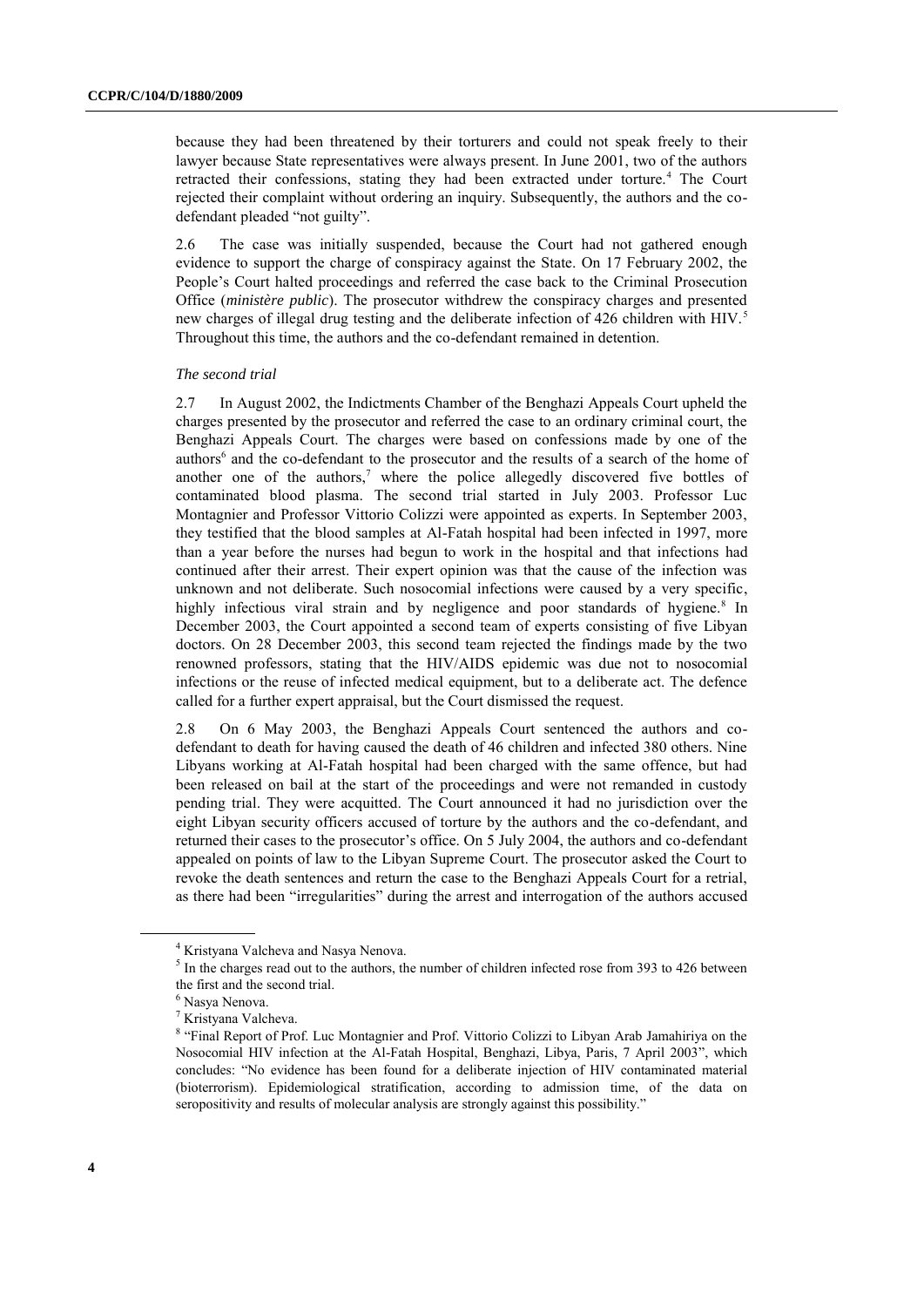and the co-defendant. After several postponements, the Supreme Court quashed the judgement of the Benghazi Appeals Court and returned the case for retrial to the Tripoli Court on 25 December 2005. The Court refused to release the authors and co-defendant on bail on the grounds that there were insufficient guarantees they would reappear for the retrial.

#### *Retrial and release*

2.9 The Tripoli Court reopened the trial on 11 May 2006. The prosecutor once again requested the death penalty for the authors and co-defendant. The authors again pleaded not guilty and reiterated that they had been tortured into making confessions. On 19 December 2006, they were again found guilty and sentenced to death. The Court stated it could not reexamine the torture allegations because another court had already dismissed them.

2.10 The authors appealed to the Supreme Court on 19 December 2006. The hearing before the Supreme Court took place on 11 July 2007, although it ought to have taken place within three months of the submission of the appeal. The authors allege that the Court held only one sitting, lasting a day, and upheld the death sentences. On 17 July 2007, the High Judicial Council announced that the sentence would be commuted to life imprisonment pursuant to a compensation agreement reached with the victims' families. Then on 24 July 2007 as a result of negotiations between Libya and Governments of other countries, the authors were transferred to Bulgaria to serve their sentences. Once there, they were immediately pardoned and released.

2.11 The torture claims made by the authors from 2000 onwards were not investigated.<sup>9</sup> On 2 June 2001, two of the authors<sup>10</sup> retracted their confessions, which they said had been obtained under duress and named those responsible for the torture. Only in May 2002 did the Criminal Prosecution Office decide to investigate the matter and order a medical examination. Consequently, charges were brought against eight members of the security services in charge of the investigation, plus a doctor and an interpreter. In June 2002, a Libyan doctor appointed by the prosecutor examined the authors and co-defendant and found marks on their bodies which he argued resulted from "physical restraint" or "beatings". In a ruling dated 6 May 2004, the Benghazi Appeals Court determined it was not competent to pronounce on the matter since the offence had not been committed within the area under its jurisdiction, but in the jurisdiction of the Tripoli Appeals Court.

2.12 On 7 May 2004, the Special Rapporteur on torture and other cruel, inhuman and degrading treatment or punishment sent an urgent appeal to the State party regarding the authors' and co-defendant's case, asking for information about the allegations of torture and an unfair trial. He also asked why the officials said to be responsible for the alleged torture had not been prosecuted.<sup>11</sup> In response, the State party stated that the Department of Public Prosecutions had referred the case of the police officers to the Tripoli Appeals Court as the only court competent to hear the case. The trial of the police officers, the doctor and the interpreter began there on 25 January 2005. During the hearings, officers admitted they had tortured some of the authors and the co-defendant to obtain confessions. The defence submitted an expert medical evaluation which it had not been possible to perform until three years after the alleged facts; the Court set it aside on the grounds that, according to the Libyan doctor officially appointed as an expert, the appropriate protocols had not been followed, traces of torture were undetectable and, in any event, the kinds of torture alleged would leave no mark after two or three weeks. The Tripoli Court acquitted the suspects for

<sup>&</sup>lt;sup>9</sup> See para. 2.5 above.

<sup>&</sup>lt;sup>10</sup> Kristyana Valcheva and Nasya Nenova.

 $11$  E/CN.4/2005/7/Add.1.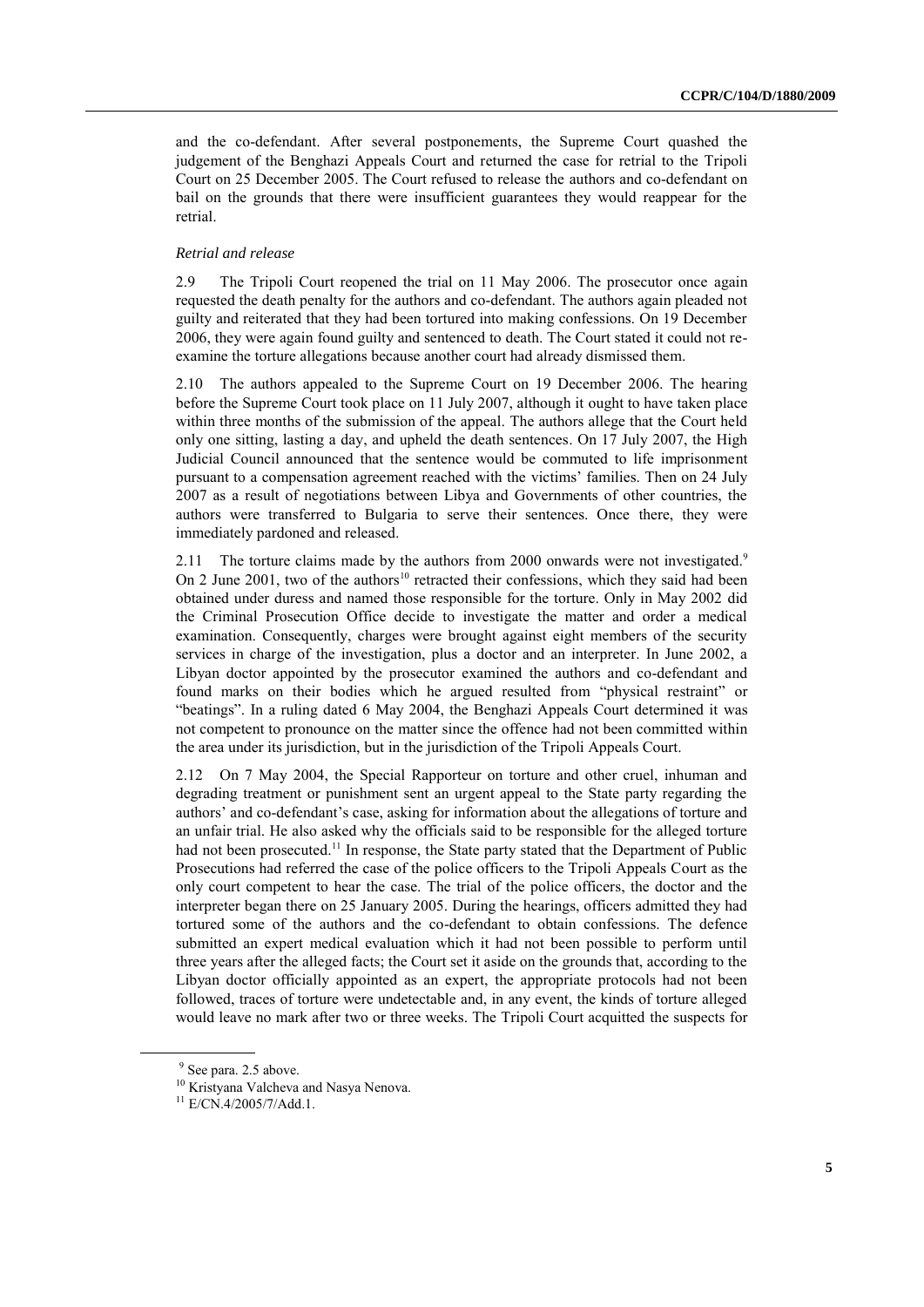lack of evidence on 7 June 2005. The authors and co-defendant lodged an appeal, but the appeal was rejected by the Libyan Supreme Court on 29 June 2006. On 10 August 2007, the international press reported President Muammar Gaddafi's son, Seif Al-Islam, admitting in an interview with the Al Jazeera television channel that the authors and codefendant had been tortured and threatened that their families would be harmed.<sup>12</sup>

#### **The complaint**

3.1 The authors claim that the State party violated articles 2; 6; 7; 9; 10, paragraph 1; 14 and 26 of the Covenant.

3.2 They claim that both the death sentence passed on 19 December 2006 and the Supreme Court ruling of 11 July 2007 upholding that judgement were the result of a flagrantly unfair, arbitrary trial. The death sentence violated article 6, paragraph 2, of the Covenant. An unfair trial, with numerous violations of article 14 of the Covenant, violates article 6, paragraph 2, of the Covenant. The fact that the death sentence was later commuted to life imprisonment does not relieve the State party of its obligation under this provision. The death sentence was commuted to life imprisonment only when a large sum of money was offered to the families of the infected children and heavy pressure had been brought to bear by the European Union, Bulgaria and other States.

3.3 The authors claim that they were tortured and drugged without their consent for the purpose of extracting confessions, in violation of article 7 of the Covenant. Despite corroborative evidence and overwhelming testimony from security officers acknowledging certain acts of torture, all the accused were acquitted, showing that the trial was a sham. The authors emphasize that the burden of proof cannot rest solely on them. They lodged their complaints as soon as they were able, on finally being brought before a judge after eight months of being held incommunicado. At that time they bore clear signs of torture, but no action was taken by the prosecutor or by the court. The authors contend that the severity of their ill-treatment was such that it must be characterized as torture, since it was used to extract confessions.

3.4 The authors claim that the treatment they endured throughout their detention also amounts to a violation of article 7. They recount that for 14 months after their arrest they were held in police facilities, not in a prison, and that for the first few days they were imprisoned with 20 other women in a small, dirty, windowless cell. Kristyana Valcheva was then held in solitary confinement in a windowless, barely lit and poorly ventilated cell measuring 1.8 metres by 1.5 metres that contained only a dirty mattress on which to sleep. There was no toilet in the cell and she was forced to relieve herself in an empty milk carton. The other authors were held in similar conditions. They were unable to take a shower for several months, they were given water only once every 24 hours and they had no access to books or magazines. Snezhana Dimitrova was forced to pray in Arabic, convert to Islam and renounce her Christian faith, removing her cross from around her neck, crushing it underfoot and spitting on it. The authors also allege that they were deprived of access to the open air, to physical exercise and to contact with the outside, including their families, and were denied the possibility of seeing a doctor in private.

3.5 The authors consider that their arrest and detention were arbitrary. Under Libyan law, they should have been brought before the prosecutor within 48 hours after their arrest. They were not, however, until three months later, on 16 May 1999. Even then, the authorities held them incommunicado until 30 November 1999, when their families were

<sup>&</sup>lt;sup>12</sup> According to the interview record, Seif Al-Islam stated: "Yes, they were tortured by electricity and they were threatened that their family members would be targeted. But a lot of what the Palestinian doctor has claimed are merely lies".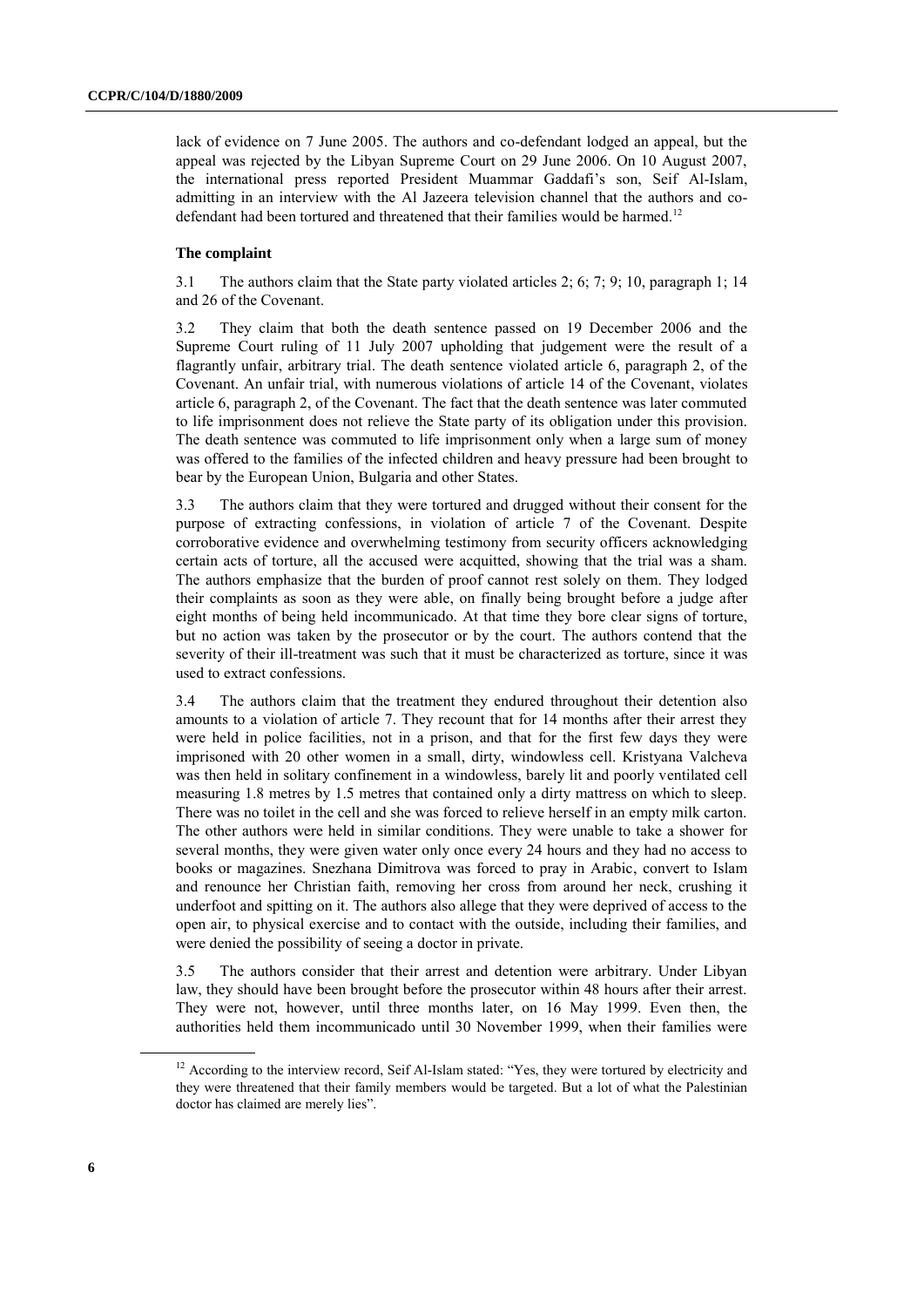finally allowed to see them. The State party thus violated article 9, paragraph 1. Moreover, the authors were reportedly not promptly informed of the charges against them. Only when they were brought before the prosecutor were they finally told, and even then without legal counsel present; this was a violation of article 9, paragraph 2. Finally, the authors were not brought promptly before a "judicial authority" since they made their first appearance in court on 7 February 2000. Before this date, they had only seen the prosecutor, and this is a violation of article 9, paragraph 3.

3.6 The authors contend that the treatment they endured following their arrest also constitutes a violation of their rights under article 10. They refer to their claims under article 7 of the Covenant and add that they were allowed to see their children and other family members only three or four times over a total of eight years in detention.

3.7 The authors contend that the State party violated their right to a fair trial because they were not informed of the charges against them for the first three months of their detention. They did not have access to an interpreter at any moment during the trial and were not assigned a lawyer to defend them until 17 February 2000, 10 days after the trial began and a full year after their arrest. They were forced to testify against themselves under torture, there was no lawyer in attendance when they made their confessions before the prosecutor and the court, without providing sufficient reasons, set aside Professor Montagnier's and Dr. Collizi's expert testimony despite every indication that their findings exonerated the authors and co-defendant. The second search of Ms. Valcheva's home, during which the police "providentially"<sup>13</sup> discovered five bottles of contaminated blood plasma, was conducted with neither the authors nor a defence lawyer present. The  $\frac{1}{2}$  inconsistencies in this "discovery",<sup>14</sup> together with the fact that the prosecution never produced the search records and that the court itself mistook the findings of one search for those of the other, show that it was a complete fabrication. The authors also claim that the trial suffered unreasonable delays.<sup>15</sup> These points constitute, according to the authors, a violation of article 14 of the Covenant.

3.8 By seeking to discriminate on the basis of race, skin colour, language, religion and nationality, the State party allegedly violated the rights of the authors that are protected by articles 6, 7, 9, 10 and 14 of the Covenant. The Libyan authorities unfairly arrested and convicted the authors in order to make scapegoats of foreigners. The authors were arrested, in violation of articles 2 and 26 of the Covenant, precisely because they were foreign and differed from the Libyan population in their race, skin colour, language, religion and national origins. They report a discriminatory policy of arresting foreign medical personnel which had been manifest on several occasions before their own arrests and sought to make scapegoats of foreigners. They point out that all the Libyans arrested in the case were freed almost immediately or released on bail, were not remanded in custody during the trial and were all eventually acquitted.

3.9 With regard to the exhaustion of domestic remedies, the authors note that their allegations were brought to the attention of the authorities: the allegations of torture, arbitrary arrest and unfair trial, as well as the complaints of discrimination on the grounds of nationality filed in 2006.

3.10 As redress for the violations suffered, the authors claim reparation, including financial compensation, for physical and moral injury. They also ask for the State party to

<sup>&</sup>lt;sup>13</sup> Placed in inverted commas by the authors in the initial submission.

<sup>&</sup>lt;sup>14</sup> The contents of the bottles were analysed in March 1999; the search of Ms. Valcheva's home took place a month later.

<sup>&</sup>lt;sup>15</sup> Over eight years from the date of the arrest on 9 February 1999 until the final judgement of the Supreme Court dated 11 July 2007.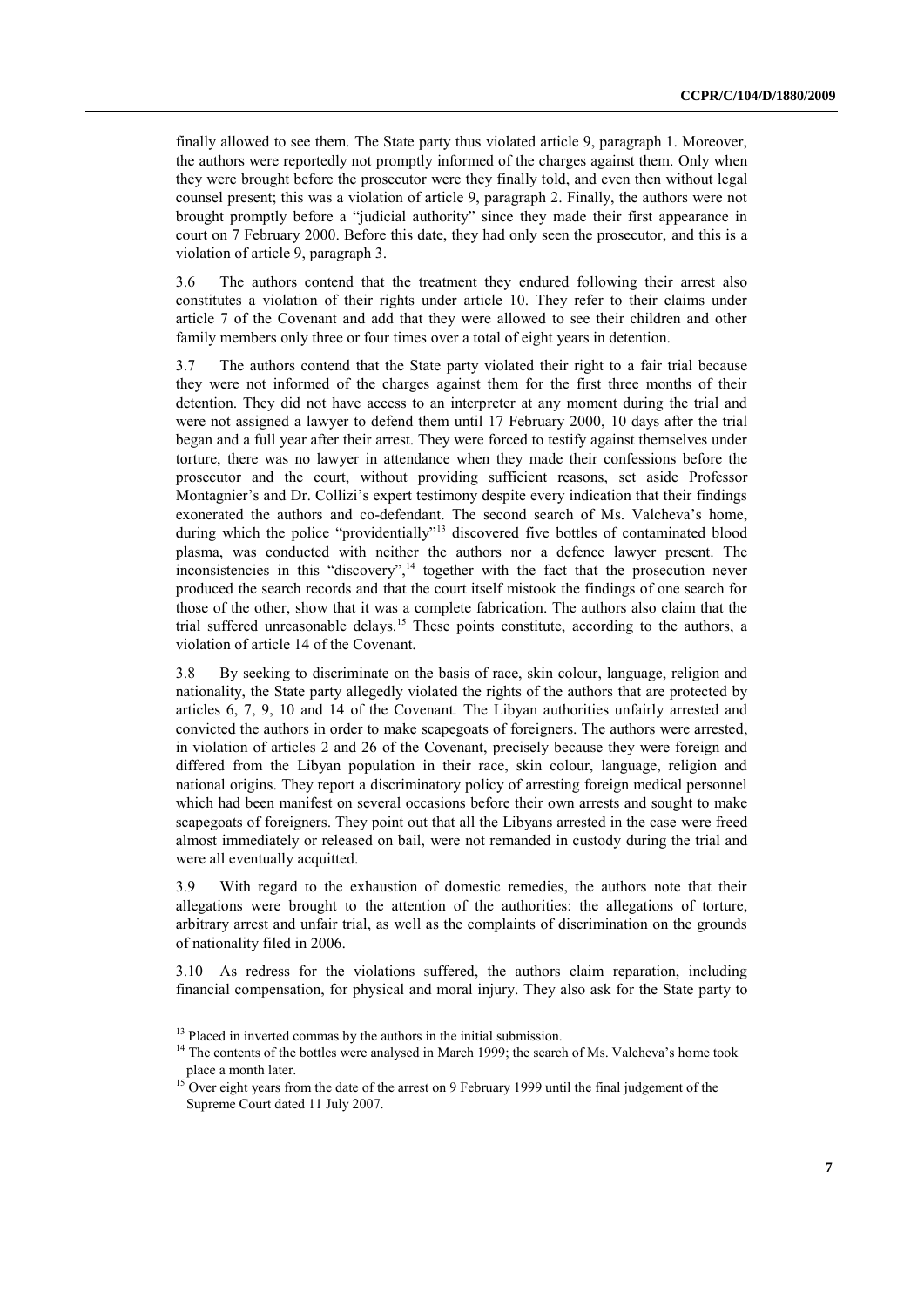be urged to take steps to act on its obligations under the Covenant and the Optional Protocol, and to ensure that no similar violations occur in future.

#### **State party's observations on admissibility and the merits**

4.1 In a note dated 4 August 2009, the State party asked the Committee to declare the communication inadmissible without providing grounds for its request.

4.2 On 8 December 2009, the State party submitted its observations on the admissibility and merits of the communication. It points out that there had been lengthy legal and judicial proceedings to establish the truth in a case involving over 450 children whose fundamental right to life had been violated. It considers that the authors were afforded all the safeguards of a proper trial in conformity with international standards. Libyan civil society organizations, international human rights organizations and foreign diplomatic missions in Libya followed the proceedings throughout.

4.3 The State party recalls that, on 30 September 1998, a Libyan citizen, Mohammed Bashir Ben Ghazi, complained to the Department of Public Prosecutions that his son, then 14 months old, had become infected with HIV during a stay at Al-Fatah paediatric hospital in Benghazi. He had learned the news in Egypt, where his son had been transferred for medical treatment. On 12 October 1998, the Department of Public Prosecutions opened an investigation, having received more complaints. It took 233 statements from parents of infected children and, in addition to other measures, issued an injunction prohibiting all foreigners working at the hospital from leaving the country.

4.4 By decision No. 28/1209, the Secretary of the General People's Committee for Justice and Public Security ordered an investigation into the infection with HIV of children who had been treated at Al-Fatah paediatric hospital. The investigating committee consisted of the Director and senior investigating officers of the General Criminal Investigations Department and doctors. It began work on 9 December 1998 and eventually identified the authors, a Palestinian doctor and a Bulgarian doctor as suspects. The committee concluded its work on 15 May 1999 and sent a report with the evidence and names of the suspects to the General Prosecution Office, which interviewed the suspects.

4.5 On 18 May 1999, the General Prosecution Office referred the case to the People's Prosecution Office which continued the investigation. On 17 February 1999, the People's Court announced that it was not competent to deal with the matter and referred the case back to the General Prosecution Office. During the trial before the criminal court, the defendants alleged they had been tortured by police during the investigation. The judge of the Indictments Chamber ordered a representative of the General Prosecution Office to investigate the allegations. The findings of that investigation were reported to the Indictments Chamber, which referred the case to the Benghazi Appeals Court on 4 July 2003. That court devoted more than 20 sittings to hearing the case. On 6 May 2004, it sentenced the authors and co-defendant to death and ruled that it did not have territorial jurisdiction to take up the charges of torture against members of the investigating committee.

4.6 From 13 June 2002 onward, the General Prosecution Office took statements from the defendants about their claims of torture. It also took statements from the committee assigned to investigate the infection of children with HIV. The complaint of torture was referred to the Tripoli Appeals Court, which handed down a judgement on 7 June 2005 acquitting the investigating committee. The authors and co-defendant appealed the death sentence before the Supreme Court, which delivered its ruling on 25 December 2005, revoking the death sentence and sending the case back to the Benghazi Appeals Court for consideration by a different panel of judges. That court held 13 sittings on the case. On 19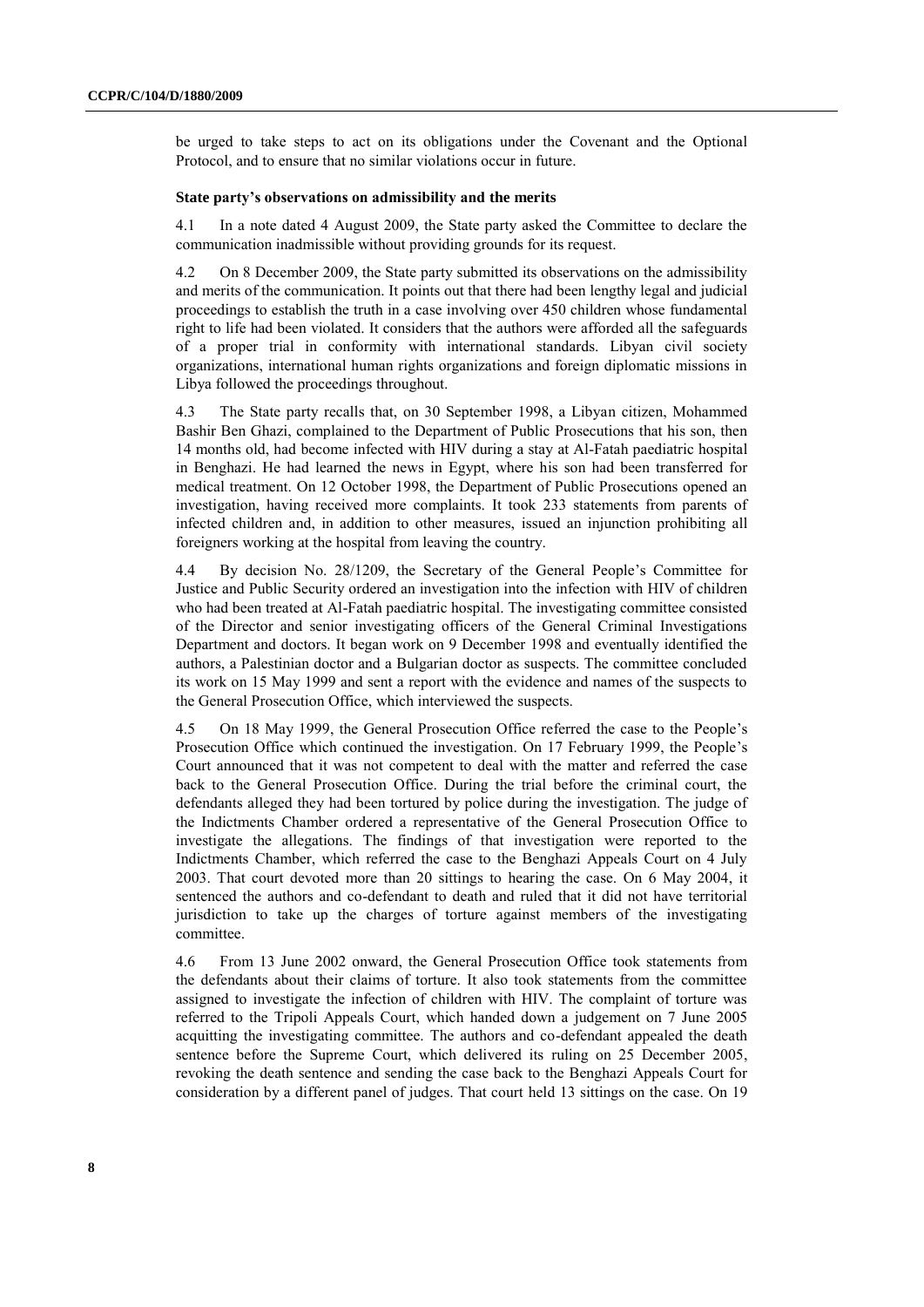December 2006, it again sentenced the authors and co-defendant to death. The defendants decided to appeal to the Supreme Court, which delivered its judgement on 11 July 2007.

4.7 The defendants received a fair trial in which they were afforded full legal safeguards. They were able to exercise their right to defence through a team of lawyers. The trial was held in open court and was attended by many representatives of civil society and human rights organizations, and by representatives of foreign diplomatic missions in Libya.

4.8 With regard to the allegations of torture, the State party notes that the authors appeared before the committee set up to investigate this case on 11 April 1999. The Palestinian doctor and two of the authors (Nasya Nenova and Kristyana Valcheva) confessed to being party to the crime with the other authors. They were then referred to the Office of the Prosecutor-General, where they were questioned by a member of the Department of Public Prosecutions. The Palestinian doctor and one of the authors, Nasya Nenova, made detailed confessions about their involvement in the crime together with the other Bulgarian nurses. They said nothing about being tortured by the investigating committee. They consistently admitted their involvement in the crime to all the different judicial authorities before which they appeared. Only after the People's Court declared itself not competent and the case was sent to the Indictments Chamber of the South Benghazi Court of First Instance, on 3 June 2002, did they tell the judge that they had been tortured. The judge immediately instructed the Department of Public Prosecutions to investigate the allegations. The Department of Public Prosecutions launched an investigation and took statements from the Palestinian doctor, the authors and the members of the investigating committee. It also ordered a medical investigation. Even though the Department was convinced that the allegations were groundless, it brought charges against the members of the investigating committee. The Court heard the case, and acquitted the members of the investigating committee on 7 June 2005.

4.9 The State party records that a total of 115 visits were paid to the convicts in prison by members of foreign organizations and foreign diplomatic missions. The Minister of Justice asked for members of the authors' families to be allowed to visit them every Sunday throughout their detention. A team of lawyers from Bulgaria was given permission to help with the defence of the accused.

4.10 With regard to the defence statement produced before the Supreme Court at the appeal against the judgement dated 19 December 2006, of the Benghazi Appeals Court, the State party points out that the Supreme Court answered all the objections raised by the authors.<sup>16</sup>

#### **Authors' comments**

5.1 In a reply dated 12 February 2010, the authors reiterate their arguments regarding the admissibility of the communication, including the exhaustion of domestic remedies and the substantiation of the allegations made. On the merits, they note that, in its observations, the State party only contests the arguments put forward in the initial communication and does not present any fresh arguments or evidence. The authors therefore refer the Committee to their initial submission.

<sup>&</sup>lt;sup>16</sup> In its judgement dated 11 July 2007, the Libyan Supreme Court upheld, count by count, the judgement dated 19 December 2006 of the Benghazi Appeals Court. It highlighted the contradictions between the various statements made by the defence over the course of the proceedings, which sometimes confirmed the confessions made during the interrogation phase and sometimes refuted them.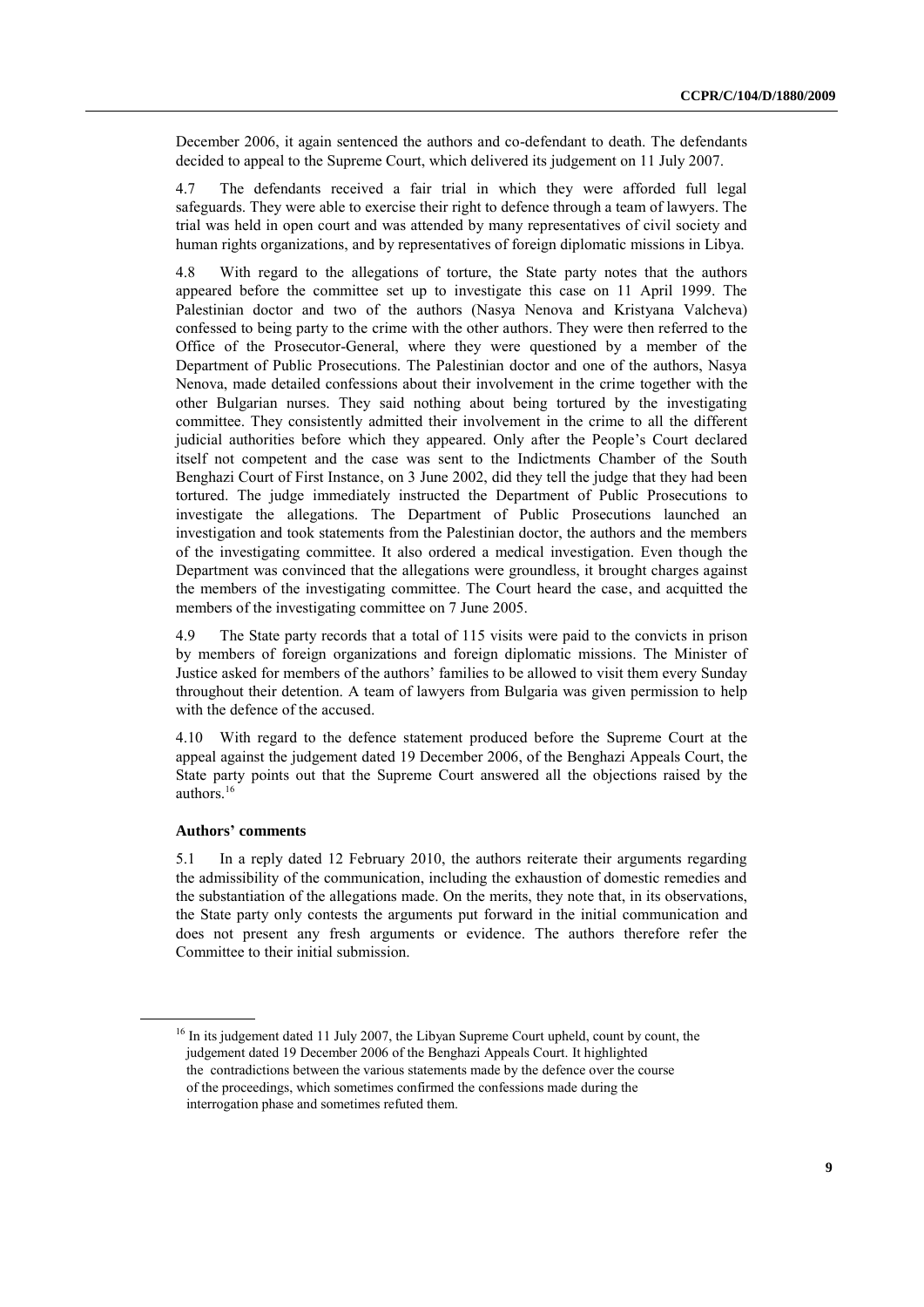5.2 On the subject of discrimination, the State party argued that all the evidence pointed towards the authors' guilt. The authors claim they were discriminated against on account of their nationality because, on the contrary, there was no evidence of their guilt, particularly not at the time of their arrest. This is corroborated by the fact that, on 9 February 1999, the authors and 18 members of the international medical team, all Bulgarians working at different hospitals in Benghazi, were arrested by the Libyan police. Seven days later, 17 of them were released. The only evidence against the authors was obtained after their arrest and consisted of confessions obtained under duress and the "unexpected" discovery of five bottles of contaminated blood plasma at the home of one of them.

#### **Issues and proceedings before the Committee**

#### *Consideration of admissibility*

6.1 Before considering any claim contained in a communication, the Human Rights Committee must, in accordance with rule 93 of its rules of procedure, decide whether or not the communication is admissible under the Optional Protocol to the Covenant.

6.2 The Committee has ascertained, as required by article 5, paragraph 2 (a), of the Optional Protocol, that the same matter is not being examined under another procedure of international investigation or settlement.

6.3 As regards the authors' claim that the death sentence was imposed after an unfair trial, in violation of article 6, the Committee notes that the death sentence was not upheld. In view of the commutation of the death sentences, there is no longer any factual basis for the authors' claim under article 6 of the Covenant. Accordingly, the Committee finds that this part of the claim has not been substantiated and is therefore inadmissible under article 2 of the Optional Protocol.<sup>17</sup>

6.4 The Committee notes that the State party asked the Committee to declare the communication inadmissible without providing grounds for its request. The Committee, however, finds that there is nothing that prevents the communication from being considered admissible under articles  $2$ ;  $7$ ;  $9$ ;  $10$ , paragraph 1;  $14$  and  $26$  of the Covenant as the allegations have all been sufficiently substantiated.

6.5 The Committee therefore declares the communication to be admissible insofar as it raises issues under articles 2; 7; 9; 10, paragraph 1; 14 and 26 of the Covenant.

#### *Consideration of the merits*

7.1 The Human Rights Committee has considered the communication in the light of all the information made available to it by the parties, as provided for under article 5, paragraph 1, of the Optional Protocol.

7.2 The Committee notes the authors' allegation that they were drugged and tortured to obtain confessions and that those allegations were corroborated during the trial by medical reports and testimony from witnesses including the police officers in charge of the investigation. It takes note of the authors' arguments that the burden of proof should not rest solely on them; that the complaints of torture were made as soon as possible, when the authors were at last brought before a judge after a year in detention; that at that time they

<sup>17</sup> Communication No. 971/2001, *Arutyuniantz* v. *Uzbekistan*, Views adopted on 30 March 2005; communication No. 609/1995, *Williams* v. *Jamaica*, Views adopted on 4 November 1997; communication No. 1161/2003, *Kharkhal v. Belarus*, inadmissibility decision adopted on 31 October 2007; communication No. 1141/2002, *Gougnina* v. *Uzbekistan*, inadmissibility decision adopted on 1 April 2008.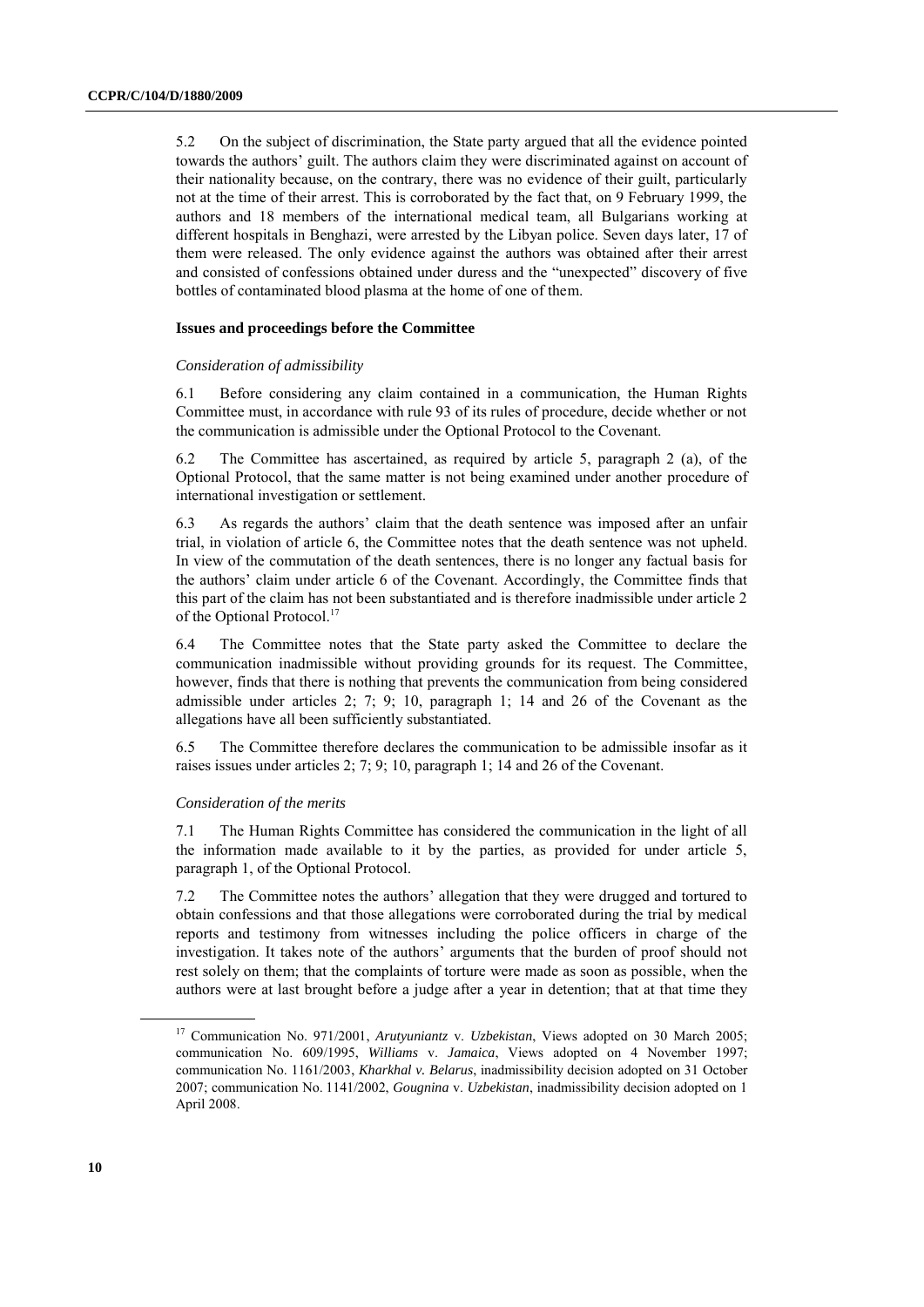bore clear signs of torture but no action was taken by the prosecutor or the court; and that the subsequent investigation cannot be considered either prompt or thorough.

7.3 The Committee takes note of the State party's arguments that some of the authors consistently admitted involvement in the crime to all the different judicial authorities before which they appeared;<sup>18</sup> that it was not until 3 June 2002 that they told a judge they had been tortured; that the judge immediately instructed the General Prosecution Office to investigate the allegations of torture made by the authors and co-defendant, that the General Prosecution Office opened an investigation and took statements from the Palestinian doctor, the authors and members of the investigating committee; that the General Prosecution Office also ordered a medical investigation; and that, although it was convinced that the allegations were groundless, it brought charges against the members of the investigating committee. The Committee also takes note of the information from the State party that the court acquitted the committee members on 7 June 2005.

7.4 The Committee also notes that, for 14 months after their arrest, the authors were allegedly kept incommunicado in police facilities and not in a prison; that during the first few days they were held with 20 other women in a small, dirty, windowless cell; and that they were then kept in solitary confinement in degrading conditions that did not meet the minimum standards for the treatment of persons in detention. It notes the authors' further allegation under article 7 that one of them was forced to renounce her religion and adopt another. It notes that these allegations have not been refuted by the State party.

7.5 The Committee reaffirms its jurisprudence that the burden of proof cannot rest on the author of a communication alone, especially considering that the author and the State party do not always have equal access to the evidence and frequently the State party alone has the relevant information.<sup>19</sup> It is implicit in article 4, paragraph 2, of the Optional Protocol that the State party has the duty to investigate in good faith all allegations of violations of the Covenant made against it and its representatives and to furnish to the Committee the information available to it. In cases where the author has submitted allegations to the State party that are corroborated by credible evidence and where further clarification depends on information that is solely in the hands of the State party, the Committee may consider those allegations substantiated in the absence of satisfactory evidence or explanations to the contrary presented by the State party. The Committee also recalls its jurisprudence that the State party is duty-bound not only to conduct thorough investigations into alleged violations of human rights, including violations of the prohibition of torture, but also to prosecute, try and punish the culprits.<sup>20</sup> With regard to the incommunicado detention, the Committee recognizes the degree of suffering involved in being held indefinitely without contact with the outside world. It recalls its general comment No. 20 (1992) on the prohibition of torture or cruel, inhuman or degrading treatment or punishment, which recommends that States parties should make provision against detention incommunicado.<sup>21</sup>

7.6 In the light of the above, the Committee concludes that the treatment inflicted on the authors constitutes torture and that the explanations provided by the State party, including

<sup>&</sup>lt;sup>18</sup> See para. 4.8 above.

<sup>19</sup> Communication No. 1412/2005, *Butovenko* v. *Ukraine*, Views adopted on 19 July 2011, para. 7.3.

<sup>20</sup> Communication No. 1588/2007, *Benaziza* v. *Algeria*, Views adopted on 26 July 2010, para. 8.3; communication No. 1780/2008, *Zarzi* v. *Algeria*, Views adopted on 22 March 2011, para. 6.3; communication No. 1781/2008, *Djebrouni* v. *Algeria*, Views adopted on 31 October 2011, para. 7.4; and communication No. 1811/2008, *Chihoub* v. *Algeria*, Views adopted on 31 October 2011, para. 7.4.

<sup>&</sup>lt;sup>21</sup> Official Records of the General Assembly, Forty-seventh Session, Supplement No. 40 (A/47/40), annex VI, sect. A, para. 11.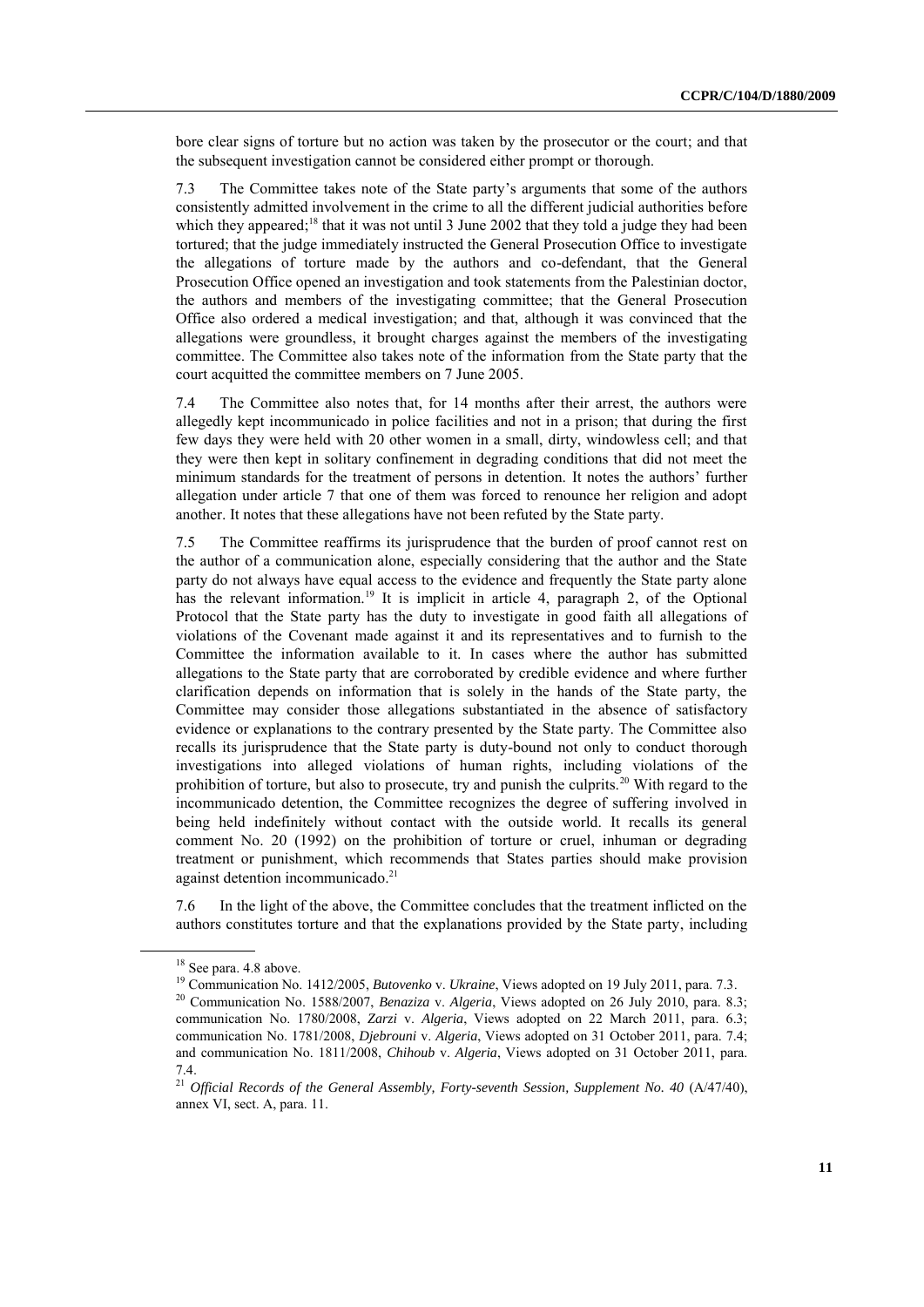the reference to the verdict of the Tripoli Appeals Court of 7 June 2005, are not such as to conclude that a prompt, thorough and impartial investigation was carried out despite the presentation of clear evidence of torture, such as that contained in the medical reports and the testimony of the alleged culprits. On the basis of the information available to it, the Committee concludes that the torture inflicted on the authors and the absence of a prompt, thorough and impartial investigation of the facts constitute a violation of article 7, alone and read in conjunction with article 2, paragraph 3, of the Covenant.

7.7 Having reached that conclusion, the Committee decides not to address the authors' allegations under article 10 of the Covenant.

7.8 Concerning article 9, the Committee notes that in violation of Libyan law, the authors did not appear before the prosecutor until 16 May 1999, three months after their arrest, and that they were kept incommunicado until 30 November 1999, when their families were finally given permission to see them. The Committee notes the authors' allegations that they were not promptly informed of the charges against them; that it was not until they appeared before the prosecutor that they finally heard those charges, and then not in the presence of a lawyer; and that they were not brought promptly before a "judicial authority" as the first time they appeared in court was on 7 February 2000. The Committee notes that the State party has not refuted these allegations. In the absence of any pertinent explanations from the State party, the Committee finds a violation of article 9 of the Covenant.<sup>22</sup>

7.9 The authors also allege a violation of article 14 of the Covenant. Here the Committee notes the following: the authors claim they were not informed of the charges against them during the first three months of their detention; they did not have access to an interpreter throughout the trial; they were not assigned a lawyer to defend them until 17 February 2000, 10 days after the trial began and a whole year after their arrest; they were forced, under torture, to testify against themselves; and there was no lawyer in attendance when they made their confessions before the prosecutor. In addition, the Committee notes that the Court, without providing sufficient grounds, dismissed the expert testimony of Professor Montagnier and Professor Collizi; that the second search of Ms. Valcheva's home, in which the police discovered five flasks of contaminated blood plasma, was allegedly carried out without either the authors or a defence lawyer present; and that the prosecution allegedly never produced the official reports of the searches. It further notes the authors' allegation that the trial was subject to excessive delays, in violation of article 14 of the Covenant. It also notes the State party's argument that the authors received a fair trial in which they were afforded full legal safeguards, that they were able to exercise their right to defence through a team of lawyers, and that the trial was held in open court and attended by many representatives of civil society, human rights organizations and foreign diplomatic missions in Libya.

7.10 The Committee reaffirms its general comment No. 32 (2007) on the right to equality before courts and tribunals and to a fair trial in which it insists that, in general terms, the right to equality before courts and tribunals in addition to guaranteeing the principles mentioned in the second sentence of article 14, paragraph 1, also guarantees those of equal access and equality of arms and ensures that the parties to the proceedings in question are treated without any discrimination.<sup>23</sup> In the present case, taking into account the information provided by the State party, the Committee is therefore of the view that the State party is responsible for an accumulation of violations of the right to fair trial,

<sup>22</sup> Communication No. 1761/2008, *Giri* v. *Nepal*, Views adopted on 24 March 2011, para. 7.8.

<sup>23</sup> *Official Records of the General Assembly, Sixty-second Session, Supplement No. 40*, vol. I (A/62/40 (Vol. I)), annex VI, para. 8.